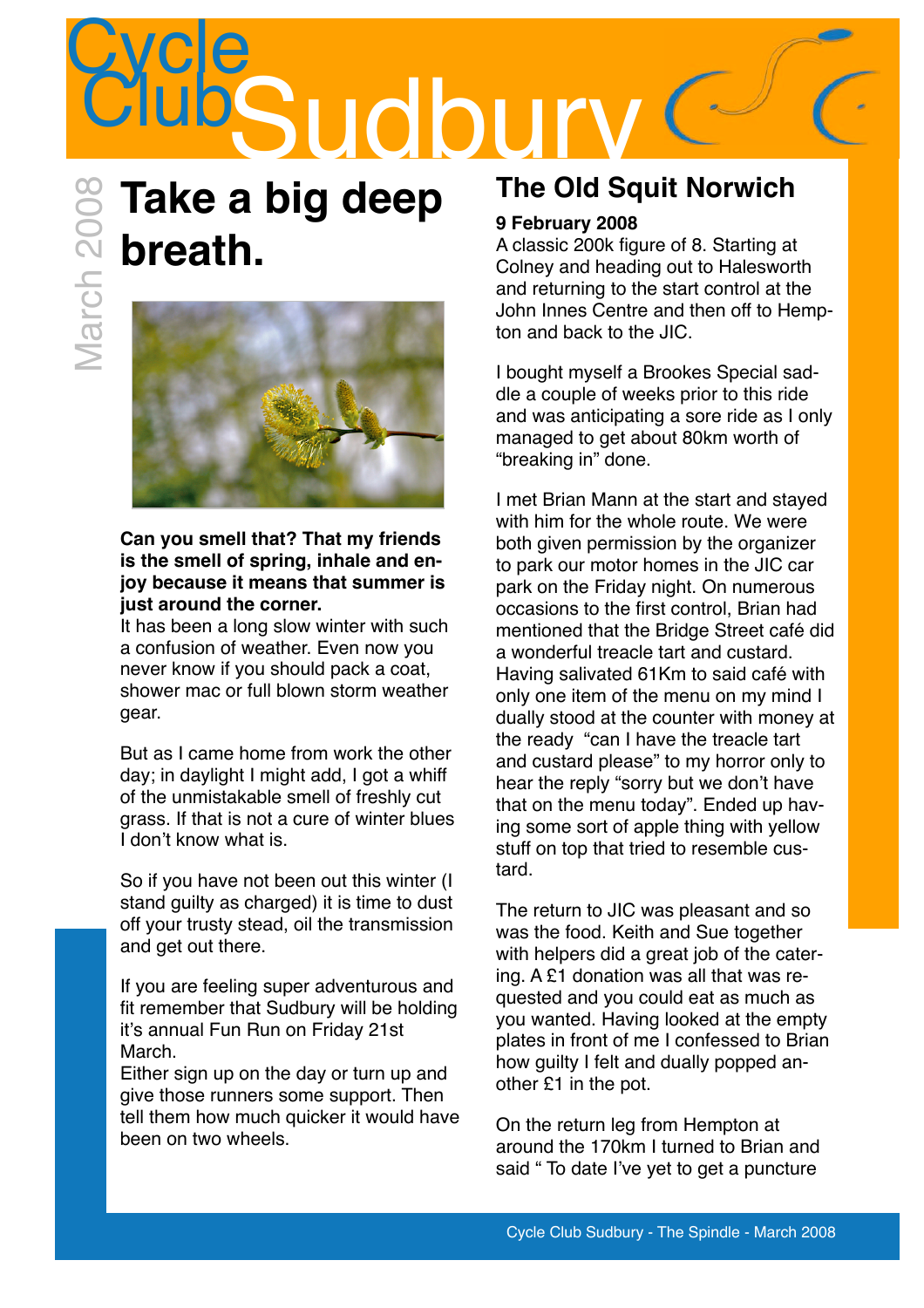### **Cycle** ClubSudbury on an audax". You guessed it, not 5km March 2008

up the road I had to pull over as a slow puncture had appeared. I declined Brian's offer to change the tube and muttered to myself as I took the tyre off. So new tube in off we rode. Barely 2km later "BANG" rear tube went again. "Sounded like you had the tube pinched" said Brian. This time I let the expert Brian change the tube and completed without another blow out.

As we strolled into the JIC Brian gleefully announced to all that were in ear shot " Guess who said he's had no punctures on an audax and has ended up having 2 to-day" as he gesticulated towards me. Laughter ensued as I hastily made my way to the controller to get my brevet card stamped. Thanks Brian. You will also be pleased to know there was no tenderness in the buttock scrutock area from my new saddle.

*- Alan Russell*

Here are the figures from Keith:

By the Friday evening, the figures stood at 46 for the 200 and 86 for the 100. On the day it went something like this 100km. entries - 86, DNS - 13, Transfers from 200 -8, People who just turned up - 14, DNF - 3, Finishers 92. 200km. entries - 46, DNS - 4, Transfers to 100 - 8, Entry on line - 2, DNF - 5, Finishers 31. Financially, the event is quite profitable for Norfolk CTC. We handed over £255.12 to them as the surplus on the day. Over the 8 years that we've run audax events, monies raised for promoting cycling in Norfolk have probably been over £3000. In addition, we gave £100 as a donation to the John Innes Society for the use of their facilities. Food-wise, the ingredients for the food we supplied came to £121, and we received £130 from riders on the day, pretty much up to our expectations. We try to give riders good value for money, and are happy with breaking even on food.

### **Cotswold Corker 100km**

#### **16 February 2008**

Managed to find a nice caravan site in Swindon village, which was 2 miles from the start control in Bishops Cleaves Cheltenham. This is my first AAA with a total climb of 1900 meters.

I arrived at the start at 0845 and was amazed as to how popular this event was. They had to stagger the start time as over 250 cyclists had entered. I pushed off with the first 50 and stuck with a group of 6, four of which were Cheltenham CC. This was to be to my advantage. Due to the nature of the course there was a lot of ice and these guys knew where to be careful. Having gone 15km and climbed 2 of the steepest hills ever, I was beginning to wonder if I had done the right thing. We had to dismount on a number of occasions due to ice having formed across the whole road. At one hill a rider in front shouted a warning of ice and dismounted, I followed suit and walked the bike across, noticed a rider getting close to the ice and warned him. "Is it ice or water?" he asks, "both" was my reply. "I'll take my chance, thanks". Next thing I heard was "bugger" as his bike slid from under him. The climb up to the 3rd control took some effort. An older chap came along side me, smiled and announced, "This is why God invented the granny ring" and cycled into the sunset. My chain fell off a couple of times after the third control, lost sight of the Cheltenham guys and ended up finishing on my own.

So, not for the faint hearted these AAA. Long climbs and fast descents. Which reminds me, better check my break pads before I take the bike out again.

*- Alan Russell*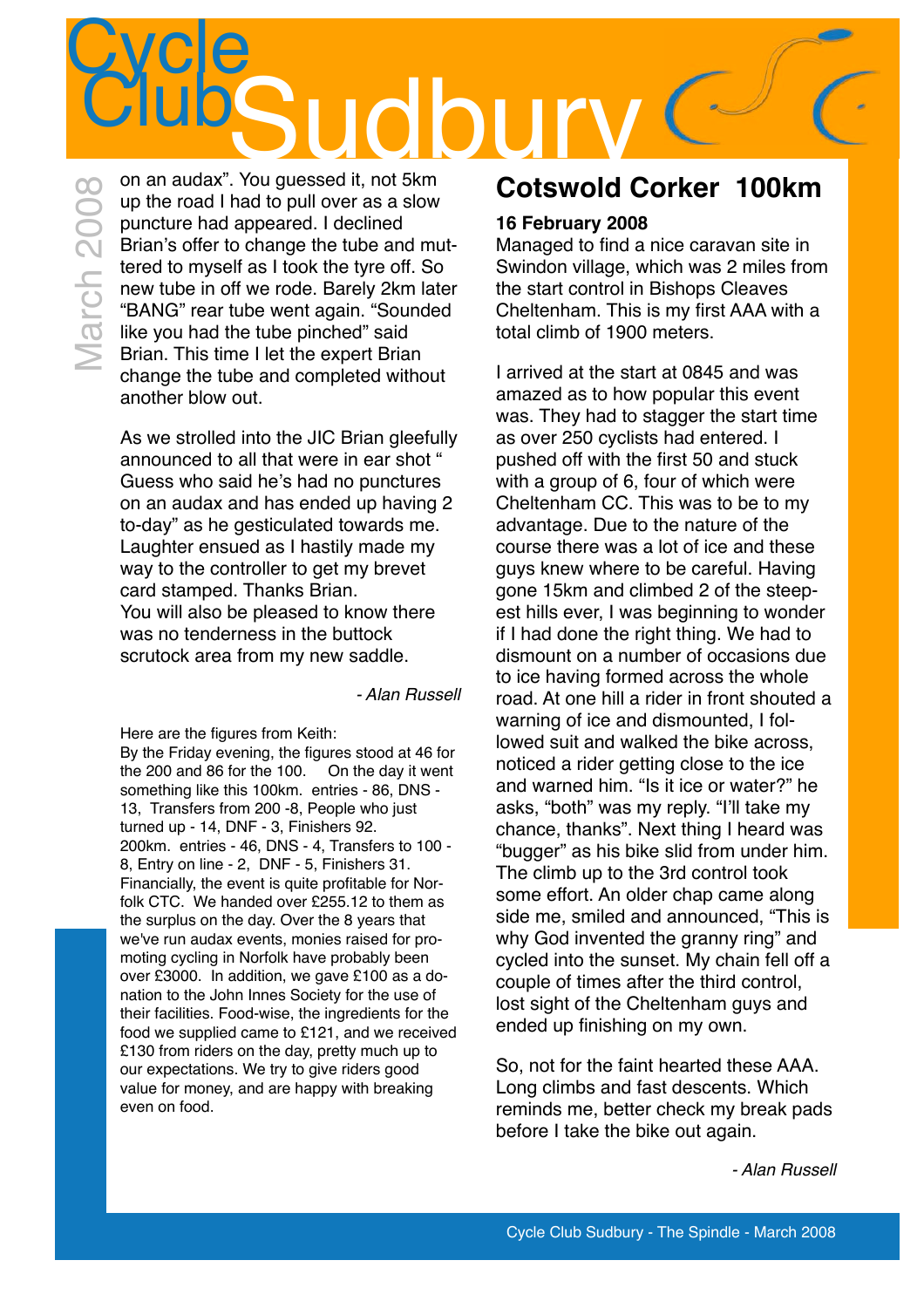## **Cycle SUDSUICD**<br>UCI World Track Cham-

### **UCI World Track Championships Manchester Velodrome**

### **Thursday 27 March 2008**

For those coming on the CCS trip (currently 17), travel arrangements are as follows;

Leave Kingfisher Pool car park at 6.30am on Thursday 27 March. Please bring £16 for travel costs, or preferably let me have it beforehand; if cash on the day, correct money please. Long-term parking is unrestricted at the Kingfisher Pool.

Travel by 15 seater minibus, or (there may be a premium to pay here!) with Dave Fenn in his car; thanks for the offer to drive, Dave.

We hope to arrive at Manchester at 11.30'ish, having had a short stop on the way.

Racing from 12.00 – 9.45pm, probably with a short break around 4 – 5pm. Some food available on site, with a supermarket cafe (with queues) a short walk away.

Arrive back in Sudbury late (early!) probably around 1.30am.

I'll try and remember to bring the tickets. If you know anyone else who would like to come, we have 3 tickets left.

Any queries, phone me on 01449 741048, or e-mail [robinandpam@tiscali.co.uk.](mailto:robinandpam@tiscali.co.uk) Cheques for travel costs can be posted to 14, Chapel St, Bildeston, IP7 7EP.

*- Robin Weaver*

### **Peter comes a cropper**

Following an incident on a recent ʻold codgers' mid-week ride to Wyevale, Bury, if you ever ride with Peter you are advised before starting to check the contents of his capacious rack bag and make sure that at least some of the following are readily available:

- The key for his high-security cycle lock, orA particularly robust nail file, or
- A Junior hacksaw, or
- A Senior hacksaw, or
- Very old borrowed pliers (thanks, Wyevale), or
- A spare rider to dispatch to Bury market for bolt croppers, or
- An easily handled small explosive charge.

*- Robin Weaver*

### **Time Trials**

Is it that time of year again when we all need to be thinking of time trials. I will not be thinking ʻhow can I go faster this year' but instead thinking of who is marshaling what course. So just like past years I am calling out to you all for your marshaling dates. Last year not not all evenings were covered due to people not showing up on their evening. I can't emphasise how important a marshal duty is. If no one is marshaling then the event can not go ahead so it is vitally important that if you can not do your evening you need to find someone else to cover it for you and inform both Brian Webber and myself. As normal, dates will be filled on a first come first served basis, all members partaking in time trials are required to marshall at least one evening and all those who are new from last year who have had the first year off will also be required to marshal. 2008 dates and times are as follows: